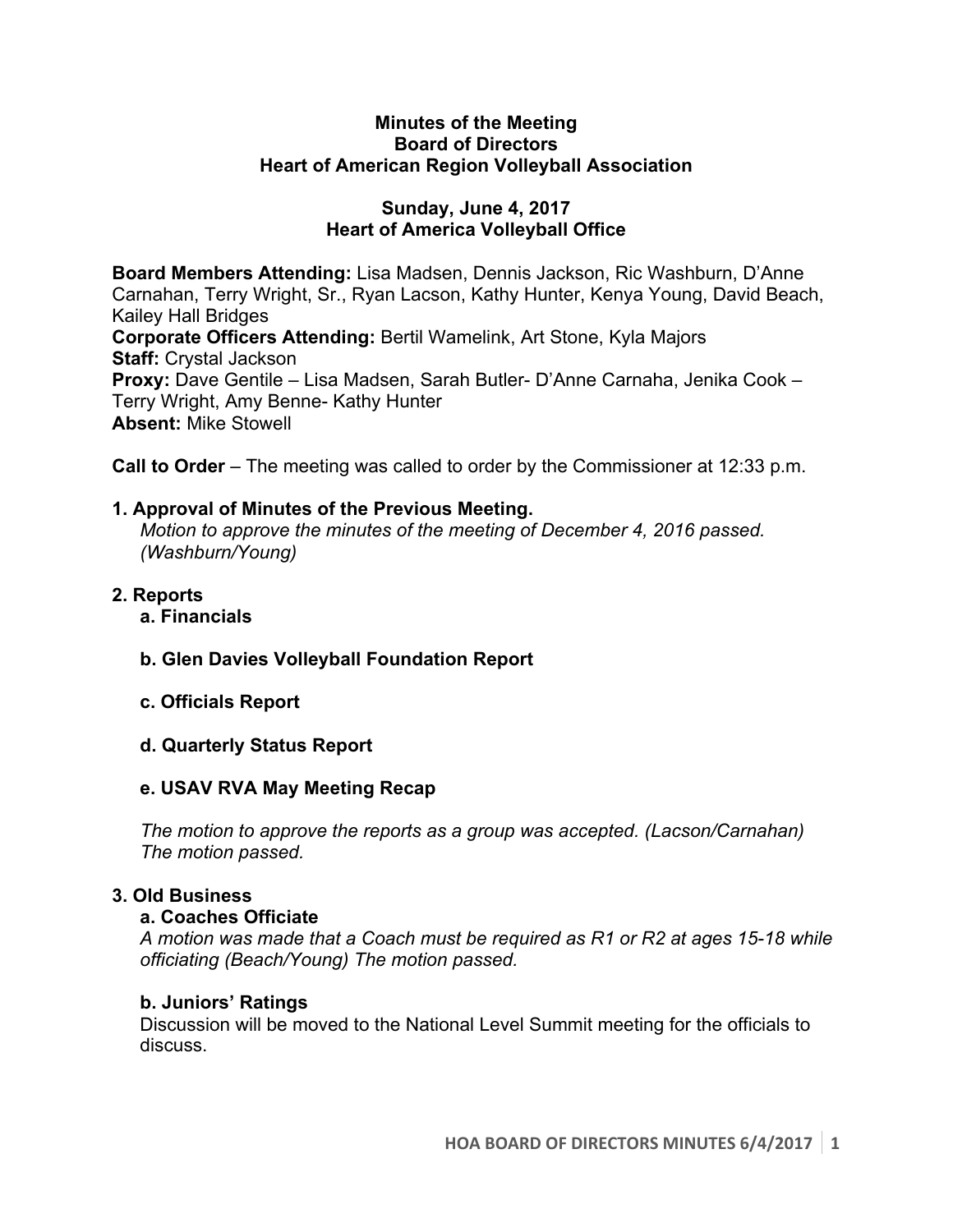### **c. Financial Reserve**

*Motion to approve the increase of the cash reserve for \$125,000 to be invested in a CD account, passed. (Hunter/Beach)*

## **4. New Business**

# **a. Board of Directors Nominations and Appointments**

Lisa M moved to appoint Alexi Thackery to the At Large position. The board approved this nomination.

Lisa M moved to retain D'Anne Carnahan and Dave Gentle in the At Large positions. The board approved this nomination.

Dave Abrahamson was elected to the Junior Players Coach Representative position. The board approved this nomination.

The Adult Player Outdoor Rep position had no one opposed; Terry Wright will remain in this position.

Ric Washburn was elected to the Officials Chair position. The board approved this nomination.

Lisa Madsen was elected to the Commissioner position. The board approved this nomination.

*A motion to accept the new board positions. (Young/Wright) The motion passed.*

# **b. Glen Davies Volleyball Foundation Board appointments**

*A motion to approve the Glen Davies Board appointments. (Washburn/Young) The motion passed.* 

### **c. Art of Coaching proposal**

A motion was passed to offer the benefit of Art of Coaching at Bertil's discretion within the nominal cost provided. (Beach/Hunter) The motion passed.

# **d. Building Renovations**

*A motion to accept a \$10,000 renovation budget for the office bathrooms. (Young/Lacson). The motion passed.* 

# **f. HOA Recognition**

*A motion was made to induct Linda Dollar and Jerry Schneider into the Hall of Fame and Mike Hamilton into the Officials Lifetime Service Award. (Washburn/Young) The motion passed.* 

# **g. HOA division name changes**

*A motion to rename divisions from Gold to Premier, Silver to Select, and Open to Combined passed. (Beach/Lacson)*